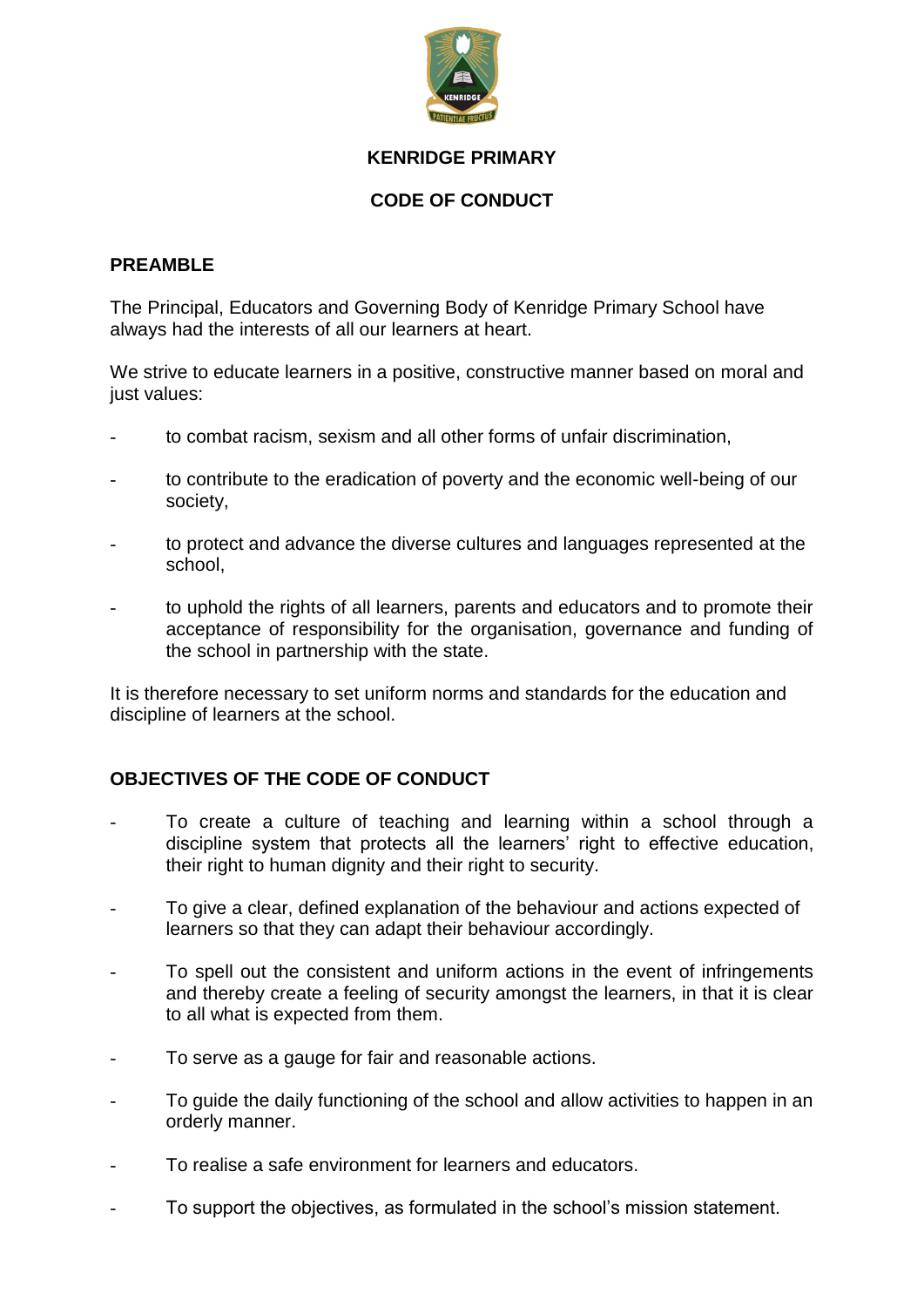# **SCOPE OF A CODE OF CONDUCT**

- No learner is exempt from the duty of complying with the code of conduct.
- It is, however, important that the whole school community be aware of where and when the school's code of conduct is applicable, namely:
- On school premises before, during and after school hours.
- During all school activities on or off of school property.
- Outside the school property when the learner is identifiable because of school clothes.

# **THE RIGHTS OF LEARNERS**

- 1. All learners at a school have a democratic right to due process.
- 2. No person may unfairly discriminate against a learner. All learners shall enjoy equal treatment before the law and shall receive equal protection and benefits of the law.
- 3. Every learner has inherent dignity and has the right to have his/her human dignity respected. Every learner has a right to privacy. However, the principal or an educator may search a learner's property on his/her reasonable suspicion following acceptable and reasonable search methods.
- 4. A learner shall not be treated or punished in a cruel, inhuman or degrading manner and corporal punishment shall not be allowed.
- 5. Learners may not be locked up in solitary confinement or detention.
- 6. Learners shall have, subject to the rules contained in this code, freedom of speech.
- 7. Learners have the right to a clean and safe environment that is conducive to education.
- 8. Everyone has a right to education and to further education, which the state must make progressively available and accessible.
- 9. The right to education includes the right to attend all classes, to learn and be taught in all approved subjects, to be informed regularly about school progress, to make use of all school facilities during school hours and to have the potential of all learners fully developed.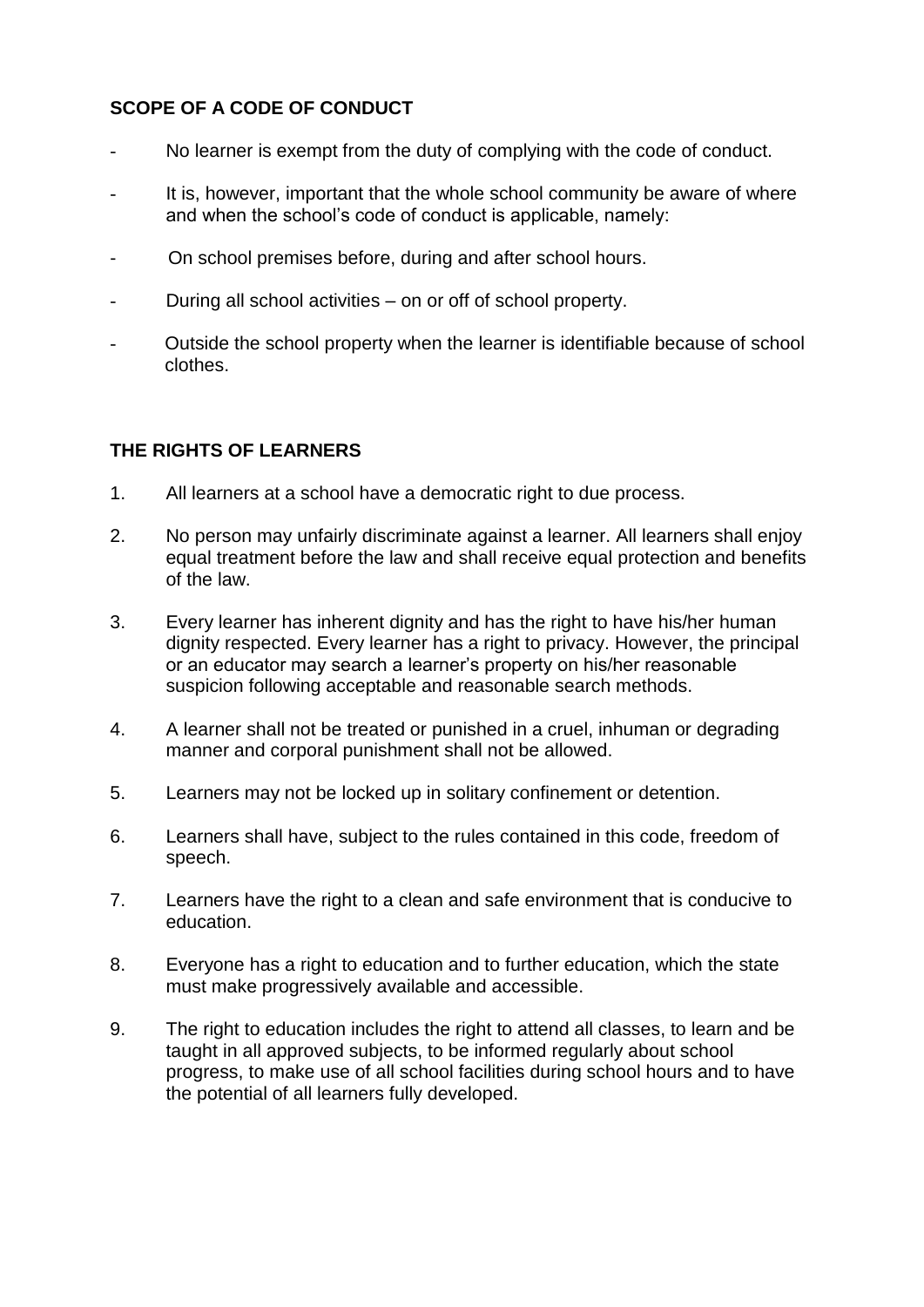### **CONDUCT OF LEARNERS DURING SCHOOL HOURS OR THEREAFTER WHILE REPRESENTING THE SCHOOL**

- 1. Learners must commit themselves to do their schoolwork during classes, to obey and respect their teachers and to refrain from any disruptive activities. They must complete all assigned homework and catch up on all work missed because of absence.
- 2. It is the obligation of every learner to protect and carefully use all the facilities and equipment. The parent or legal guardian of any learner who intentionally or due to negligence on the part of the learner misuses, damages or defaces any school property or property of others shall replace it or pay for having it repaired. This, however, will in no way prevent the school from taking further disciplinary action against the learner should it deem it necessary to do so.
- 3. Learners are obliged to attend school during school hours. Should a learner be absent, his/her parent or legal guardian shall notify the school forthwith to explain the learner's absence.
- 4. Learners have the responsibility to learn and develop their full potential, i.e. academic, occupational, social, sport, spiritual, art and cultural (potential). They should actively participate in the learning process and decision-making and must have the opportunity to talk about their problems.
- 5. A learner's conduct must be such that it is conducive to the creation of an atmosphere of mutual trust between the learner and his/her educators. Victimisation of the one by the other shall not be allowed.

Learners are to obey all school and classroom rules as laid down by the educators provided that all rules are consistent with the Code of Conduct and are clear and understandable and make provision for fair warning. Ignorance of these rules is not an acceptable excuse.

# **RIGHTS OF EDUCATORS**

- 1. An educator at the school shall have the same rights as a parent or legal guardian to control and discipline the learner according to the Code of Conduct during the time that the learner is in attendance at the school, in a classroom, at a school function, school excursion or school related activities, on or off of school property.
- 2. The principal or an educator, upon reasonable suspicion, has the legal authority to conduct a search of any learner or property in possession of the learner for a dangerous object, weapon, firearm, unauthorized or illegal drugs, or harmful dangerous substance, stolen property or pornographic material brought on to the school property.

During a body search, human dignity shall be observed and persons of their own gender, preferably in the presence of at least one other person, shall search learners in private. A record must be kept of search proceedings and outcomes.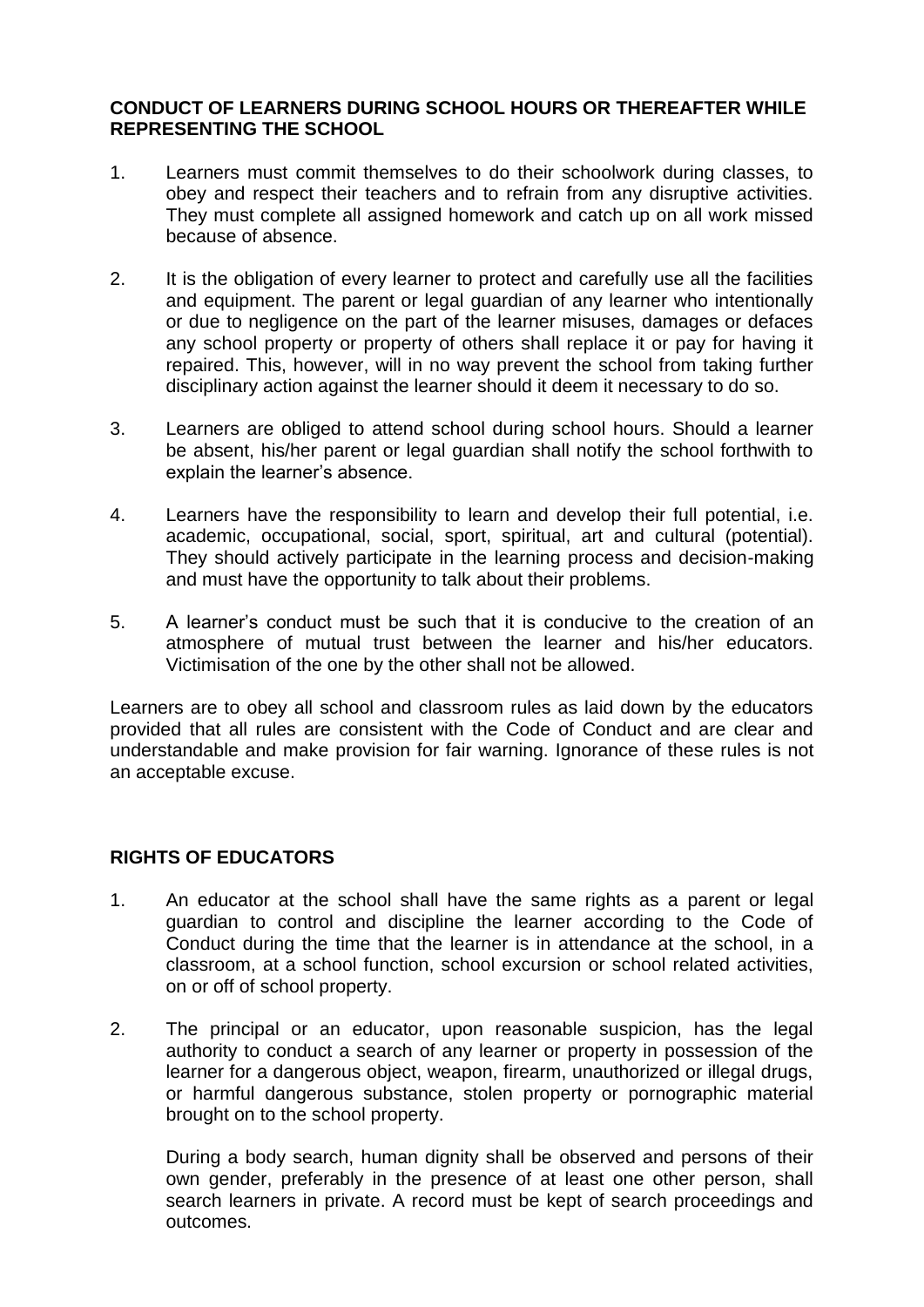### **RESPONSIBILITIES OF PARENTS AND LEGAL GUARDIANS**

- 1. It is an acknowledged fact that the ultimate responsibility for a learner's discipline and behaviour rests with his/her parents or guardians.
- 2. It is expected of parents and guardians to:

 support the school and encourage learners to observe all school and classroom rules and to accept ultimate responsibility for any misbehaviour on their part.

listen with an open mind to their child and the educator. Guard against being prejudiced and always look for a win-win solution.

 teach children to find positive solutions to problems that they encounter daily and to manage confrontation without violence.

take an active interest in their child's schoolwork and make it possible for the child to complete assigned homework.

be responsible for all fees and/or levies imposed by the school and/or Governing Body of the school or any trust created solely for the provision of education and extramural activities to the children of the school.

regularly attend meetings that the school and/or Governing Body or Trust arranges.

3. Through their continued support parents and legal guardians can strengthen the adherence to the code of conduct.

#### **DISCIPLINE**

- 1. It is an acknowledged fact that effective teaching can only take place in a disciplined environment.
- 2. It is the aim of the school to promote positive discipline, self-discipline and exemplary conduct to enable learners to learn by observation and experience.
- 3. Section 8 of the South African Schools Act, Act No. 84 of 1996 (as amended) empowers the Governing Body of the school to maintain discipline in the school.
- 4. The disciplinary process must be expeditious, fair, just, corrective, consistent and educative. Where possible, the parent should be informed and involved in the correction of the learner's behaviour.
- 5. Every educator is responsible for discipline at all times at the school and at school-related activities. Educators have full authority and responsibility to correct the behaviour of learners whenever such correction is necessary at the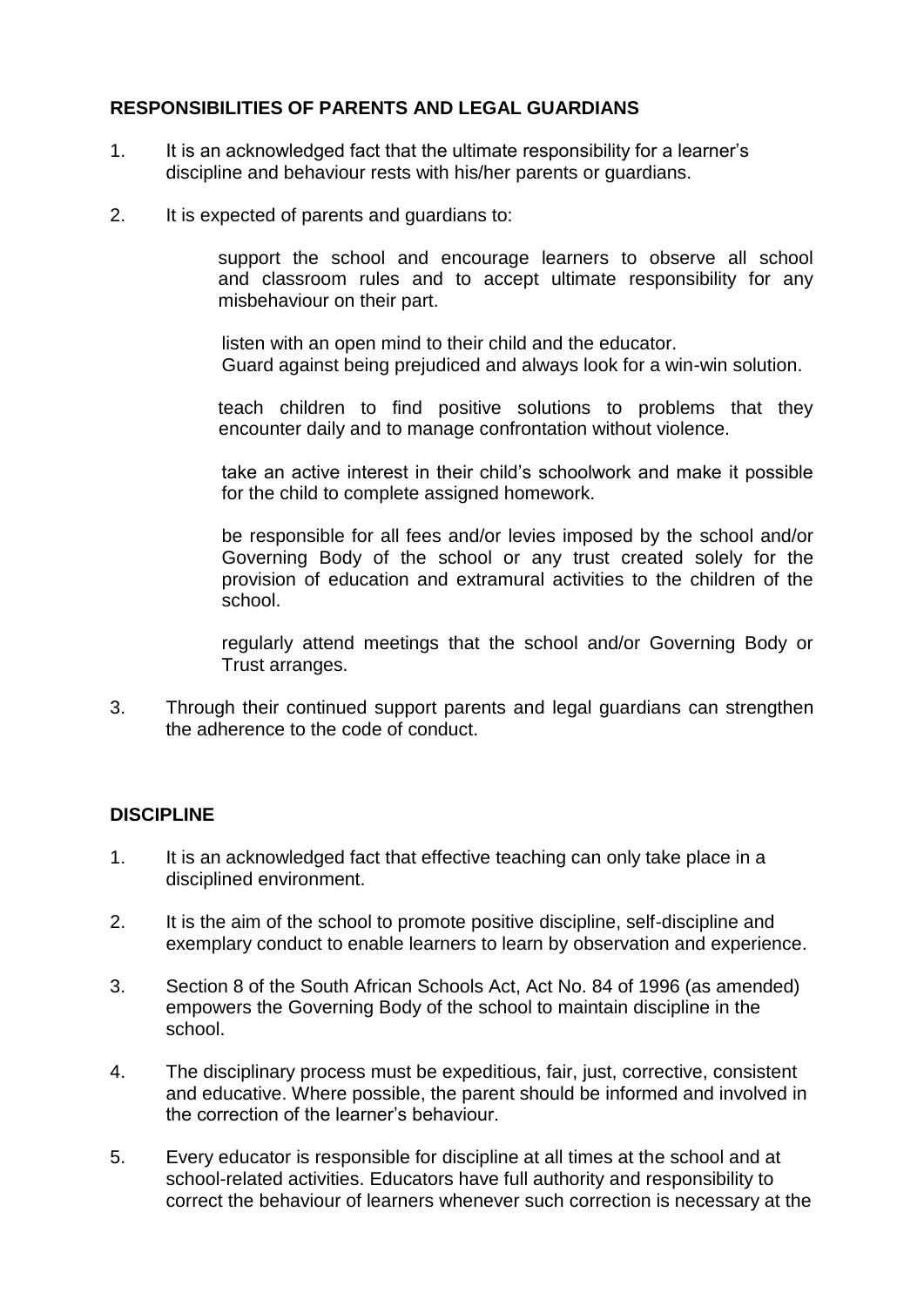school and to deal with minor offences at school or at school-related activities, on or off of school property.

- 6. Serious misconduct and offences must be referred to the principal who may refer the matter for hearing by the disciplinary committee of the governing body should it be deemed necessary.
- 7. Any corrective measures of disciplinary action must be commensurate with the offence/infraction. Corrective measures may become more severe with subsequent repeated infractions. Suspension or expulsion may follow.

#### **Minor Offences**

Consist of transgressions of the school rules or any other rule/ conduct/ standard or behaviour decided upon by the educator or school from time to time. All minor offences are dealt with internally on a daily basis by the school.

Every teacher is responsible for discipline and has the full authority and responsibility to correct the behaviour of learners whenever such correction is necessary. Any corrective measure or disciplinary action will correspond with and be appropriate to the offence.

#### **Procedures prior to disciplinary hearing**

As far as possible a process of progressive measures shall be applied to steer the learner on a path of positive correction of behaviour. To this end educators may use appropriate measures and interventions, some of which are highlighted in the section below on "corrective measures".

In cases of repeated misconduct or measure not having a positive impact on behaviour the Learner will receive written notification of misconduct. This must be acknowledged by the parent and be returned to the school to be placed on the learner's record.

Should the Learner commit any further offence or misconduct, he/she along with the parents may be summonsed to appear before a Disciplinary Committee for a disciplinary hearing.

#### **Serious Offences**

These are offences, which fit into one of the following categories, or an offence or misconduct, which is deemed as serious by the Disciplinary Committee but not covered in any of the categories below:

- (a) conduct which endangers the safety and violates the rights of others;
- (b) possession, threat or use of a dangerous weapon (guns, knives and other objects which may threaten the lives of learners/teachers).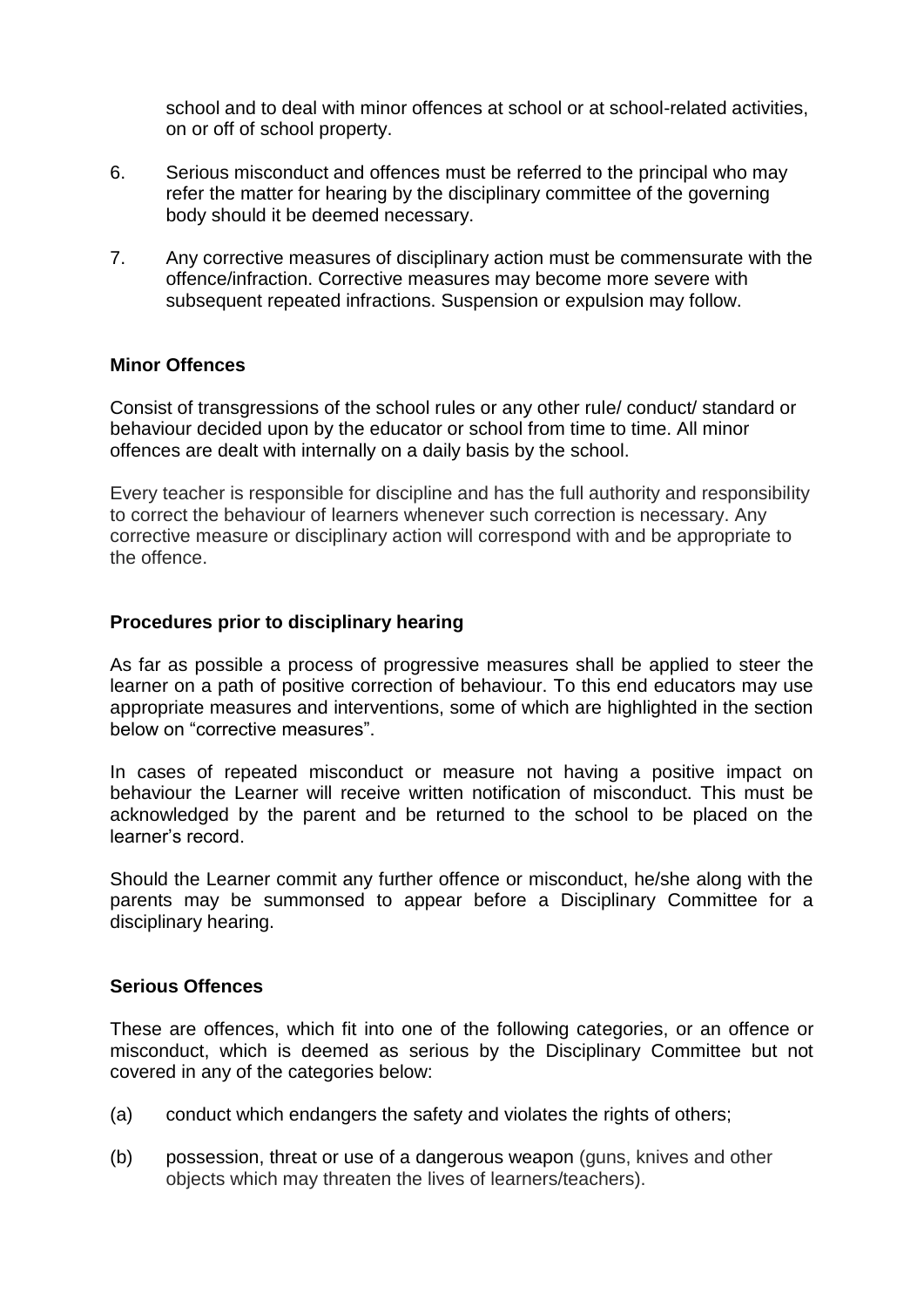- (c) possession, use, transmission or displaying evidence of use of narcotic or unauthorized or illegal drugs, alcohol or intoxicants of any kind;
- (d) fighting, assault or battery;
- (e) immoral behaviour or profanity;
- (f) falsely identifying oneself;
- (g) harmful graffiti, hate speech, sexism, racism;
- (h) theft or possession of stolen property including test or examination papers prior to the writing of examinations;
- (i) unlawful action, vandalism, or destroying or defacing school property;
- (j) disrespect, objectionable behaviour and verbal abuse directed at educators or other school employees or learners;
- (k) repeated violations of school rules or the Code of Conduct;
- (l) criminal and oppressive behaviour such as rape and gender based harassment;
- (m) victimisation, bullying and intimidation of other learners;
- (n) infringement of examination rules;
- (o) knowingly and willfully supplying false information or falsifying documentation to gain an unfair advantage at school;
- (p) being in possession of lewd and/or pornographic material;
- (q) criminal behavior of any kind;
- (r) outright defiance of lawful requests or instructions issued by persons in authority.
- (s) lewd behaviour; and
- (t) an accumulation of minor offences.

#### **Corrective Measures**

In the case of misconduct and offences, corrective measures may be applied. The focus will always be to balance the interests of the learner with that of the school and other parties concerned. In deciding on the appropriate measure educators and the disciplinary committee will attempt to apply a creative measure that is aimed at a positive outcome for all concerned. Without limiting the possible measures to be applied the following are useful guidelines and may be applied in combination: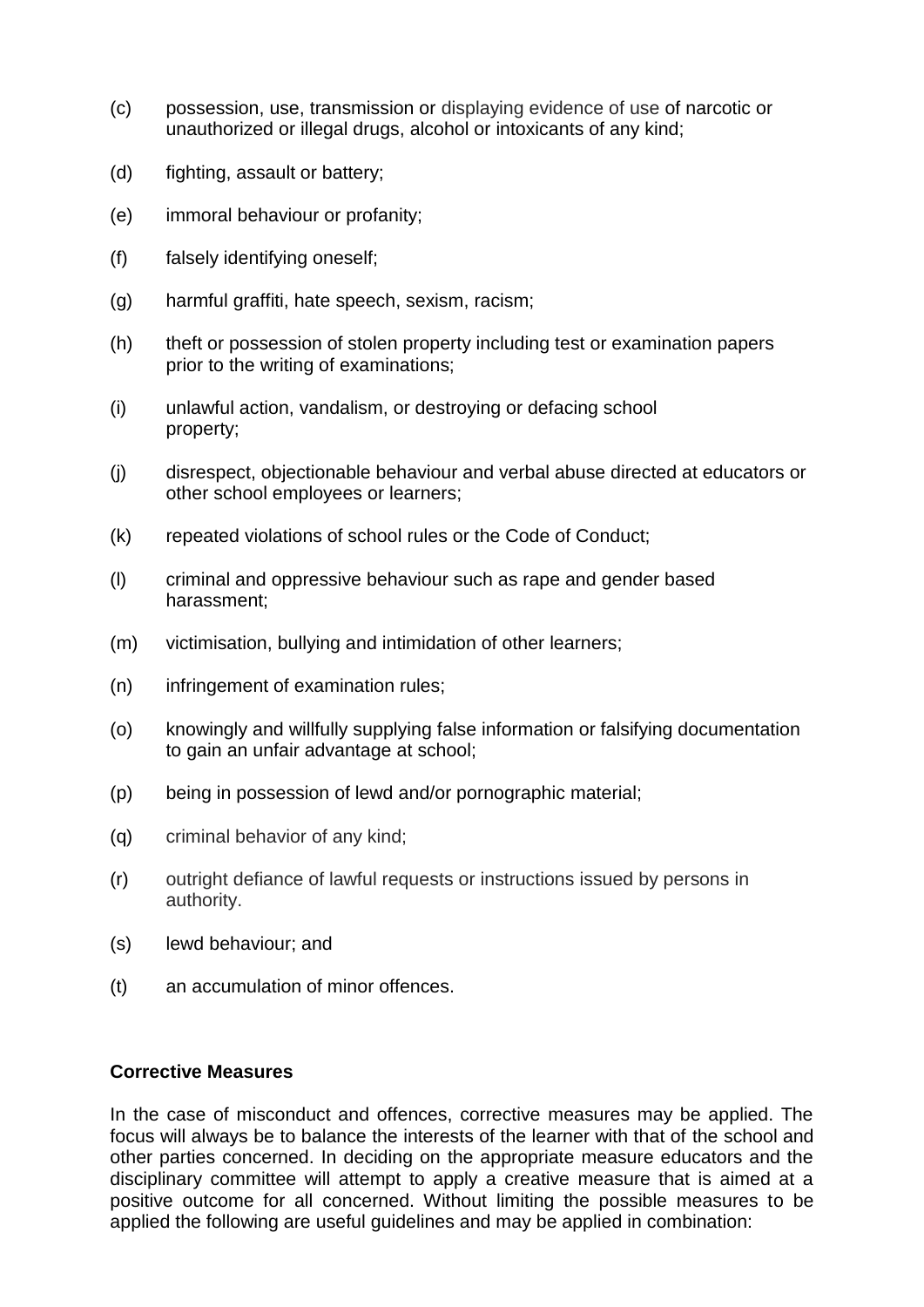- (a) verbal warning or written reprimand by an educator, principal or disciplinary committee;
- (b) final written warning;
- (c) written punishment;
- (d) removal from classes to the exclusion room;
- (e) detention;
- (f) supervised schoolwork;
- (g) removal from classes to the exclusion room;
- (h) community service to improve the physical environment within and around the school property;
- (i) referral for counseling;
- (j) attendance of a relevant life skills programme;
- (k) supervised school work that will contribute to the learner's progress at school or the improvement of the school environment;
- (l) performing tasks that would assist the offended person;
- (m) agreed affordable compensation;
- (n) replacement of damaged property;
- (o) suspension from certain school activities;
- (p) forfeiting of certain school privileges;
- (q) suspension from school for a period of one week, as a sanction, or pending a disciplinary hearing<sup>\*</sup>
- (r) expulsion from school\* .;
- (\*) *Suspension and expulsion from the school is regulated by section 9 of the South African Schools Act, 1996 as amended, and due regard will be given to these requirements.*

#### **Disciplinary Hearing**

1. The Disciplinary Committee will consist of members as designated by the Governing Body.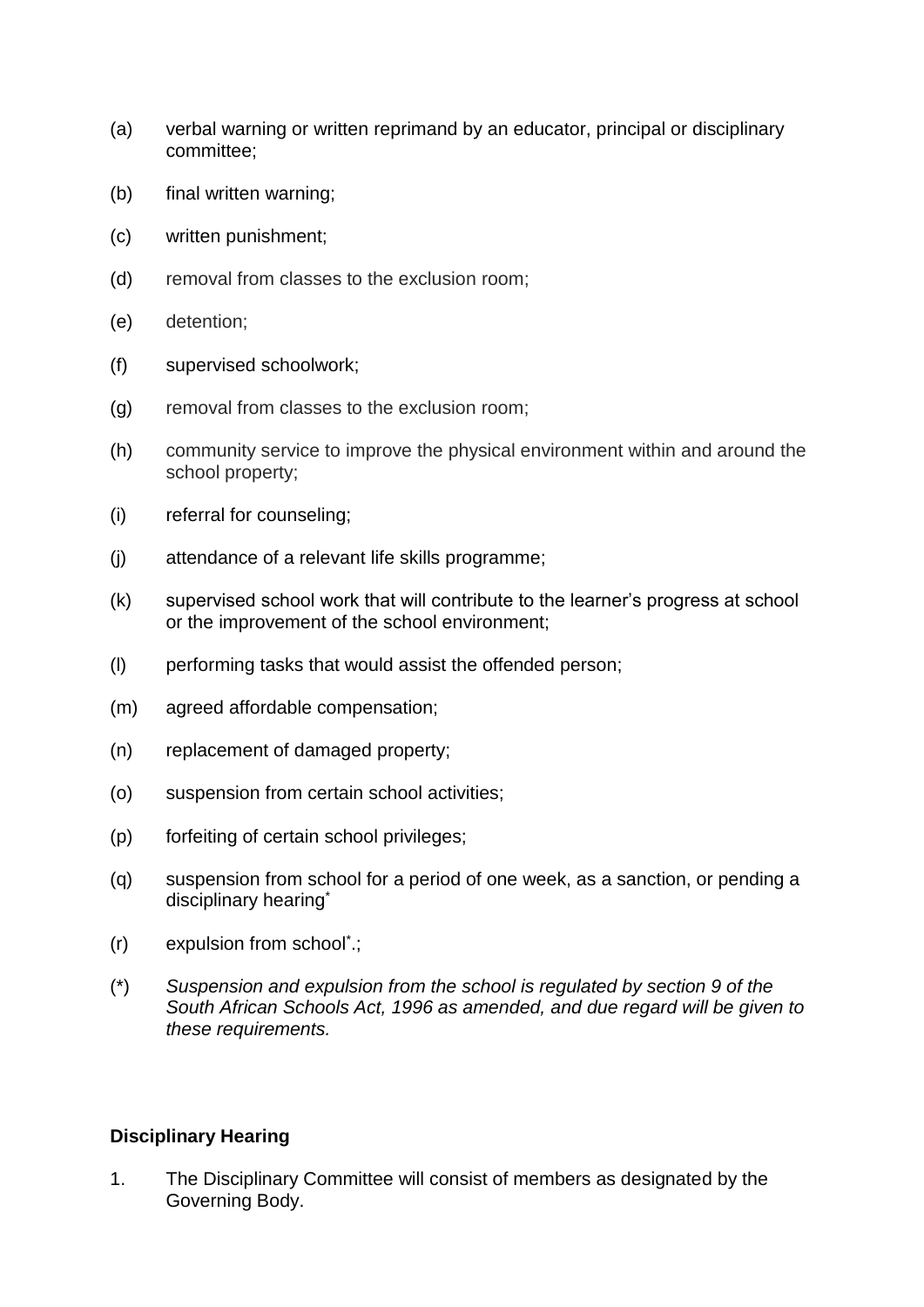- 2. All necessary procedural information as provided for in the Provincial Regulation must be included with the written summons, which must be issued at least five days before the hearing.
- 3. The rights of the learner as regards due process will be respected and explained to him/her. This will include the right to appeal within (5) school days, against the finding and/or sanction applied by the disciplinary committee.
- 4. If the learner does not attend, the hearing may be conducted in his/her absence.
- 5. The Governing Body must keep a record of the proceedings of the hearing, and

may inform, in writing, the Head of Department of its decision to suspend a learner, or

must inform the Head of Department within 24 hours of its recommendation to expel the learner.

### **SCHOOL RULES**

In our school we make use of conduct rules, which include both behaviour and order rules.

### *A. The Code of Conduct is based on norms and values, which are attainable, by all learners.*

### *B. Rules of order are necessary to allow the school to function in an orderly way.*

# **A.1 Norm and Values**

The following are important to us:

- Love towards our Creator.
- Love towards our fellow human beings.
- Respect towards other people's religions and cultures.
- Recognition of the rights of other people.
- Respect towards our own as well as other people's possessions.
- Honesty, sincerity, politeness, good manners.
- Neatness.
- Pride in our school, its culture and traditions.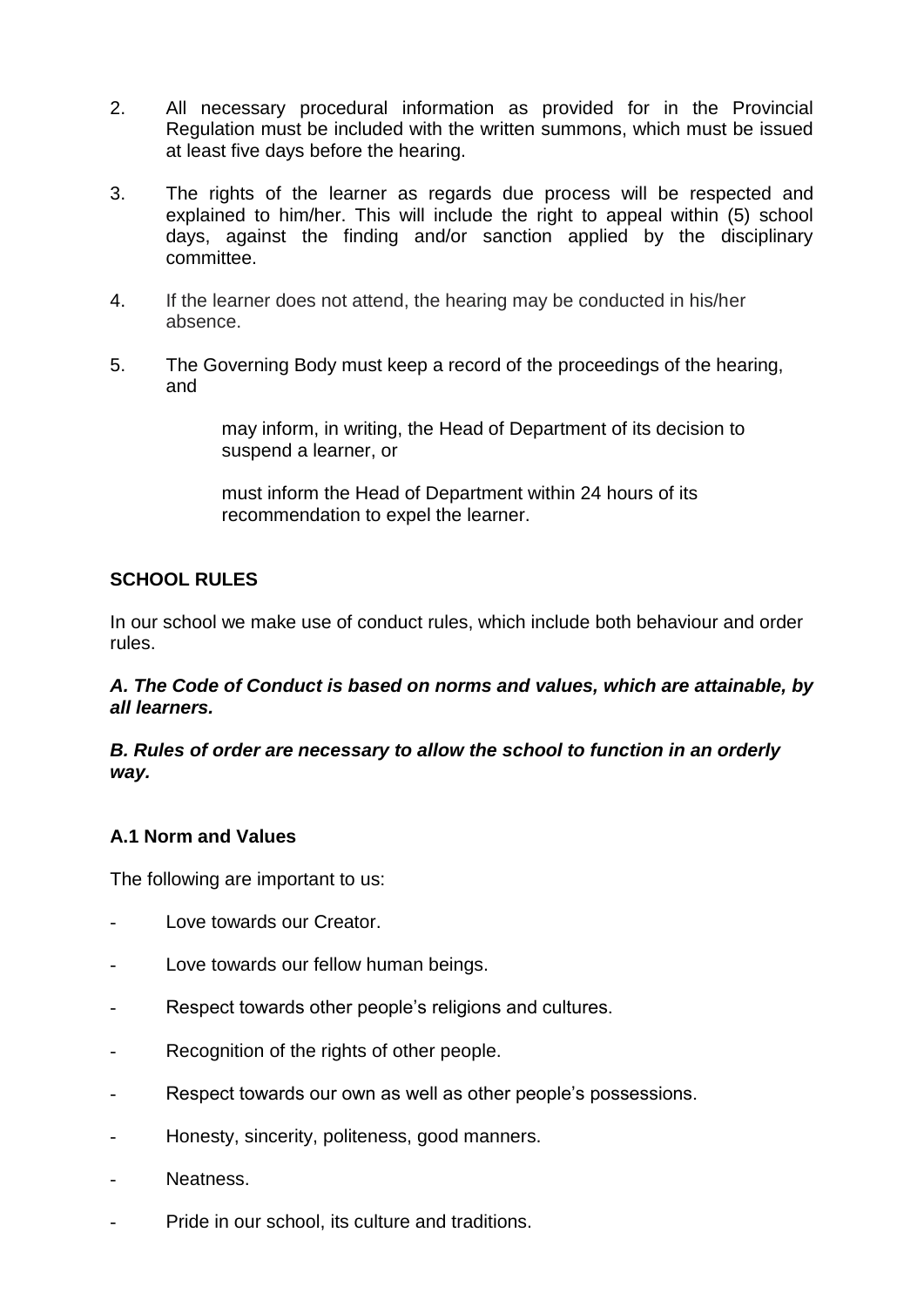- Diligence, self-discipline and punctuality.
- Acceptance of responsibility.
- Respect towards people who are in authority.
- Participation in constructive activities.

# **A.2 Attitudes**

- By living according to the fore-mentioned norms and values, we display a positive attitude, which will under-score our respect for the school rules.
- We follow the work and education programme in a disciplined manner.
- We believe in co-operation and order so that all can reap the benefits of education.
- We obey all prescriptive instructions regarding examinations, tests and homework.
- We maintain a good balance between academic and extramural programmes. We should be proud to represent our school in any area of activity.

# **B.1 Behaviour in the school building**

#### B.1.1 **Classroom**

- Lead into the classroom in an orderly manner and stand next to your desk. On the teacher's command, learners are seated.
- If the teacher is not present, start reading immediately.
- Only stand for a visitor if you are requested to do so by your teacher.
- At the conclusion of a lesson, leave the classroom in single file.

# B.1.2 **Passage**

- Never run in the passages.
- Always walk in single file on the left-hand side of the corridor.
- Class changes are done without being a disturbance to other classes.
- There will be no unnecessary wandering/loitering in the passages.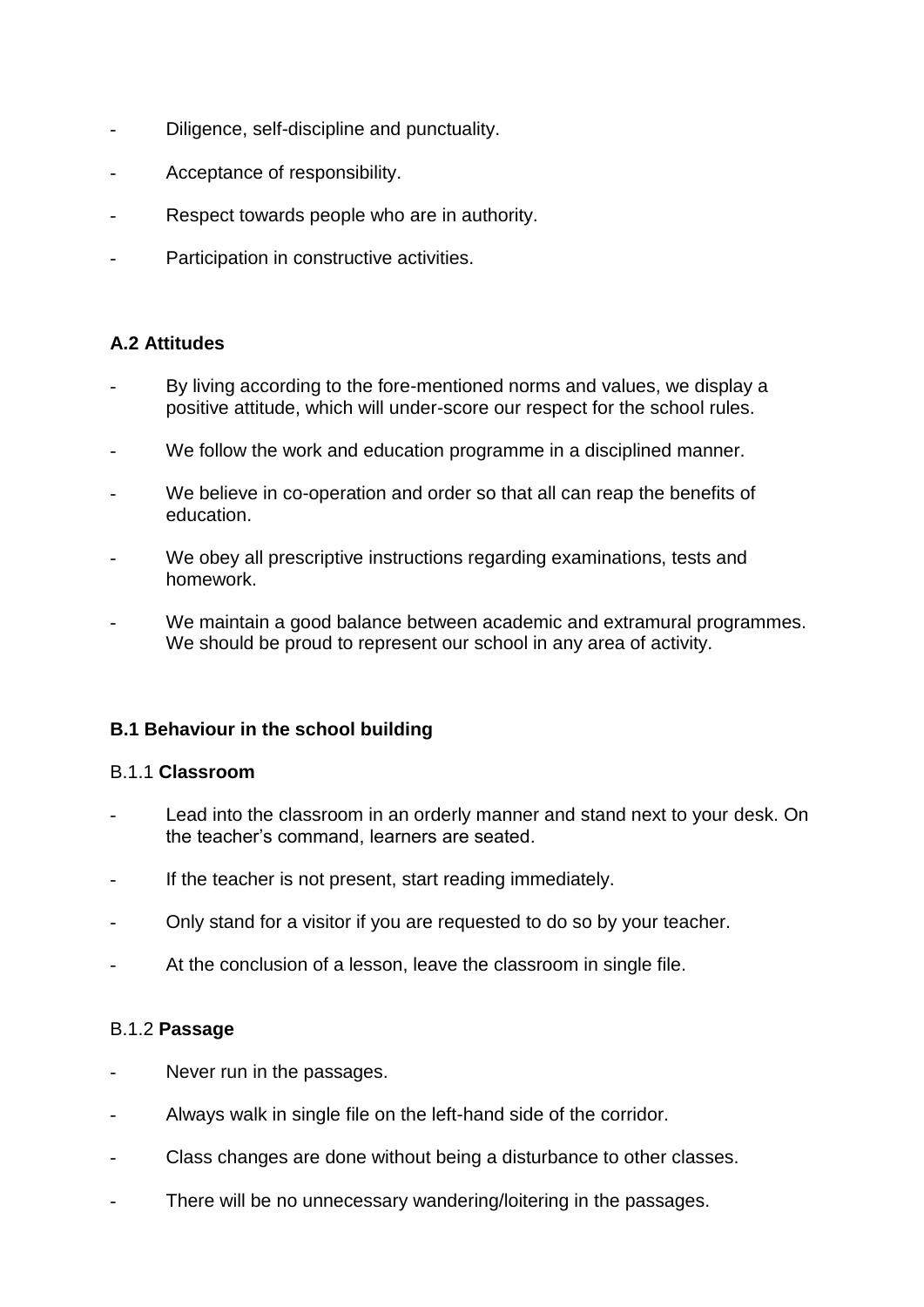- Keep the corridors clean and tidy.
- All possessions must be removed from the corridors at the end of the day.
- Telephone calls will be restricted to breaks and after school, unless a teacher grants permission.
- No learner may make use of the main entrance of the school.
- Leave the school building through the door closest to your classroom.

### B.1.3 **School premises**

- No one may leave the school premises during school hours without the principal's permission.
- All ball games are played on the rugby field.
- Always walk around corners.
- We don't fiddle with any apparatus or machinery.
- Conserve and protect our plants and trees.
- The climbing of trees and fences is prohibited.
- We don't throw any objects at other pupils.
- Rubbish is thrown into the dustbins.
- Rollerblading, skateboarding and riding of bicycles on the premises during school hours is prohibited.
- Learners may not play in the vicinity of the teachers' cars.

# B.1.4 **Changing rooms**

- No playing and eating in the changing rooms.
- Ensure that no unnecessary wastage of water takes place.
- Only one person allowed in a toilet.
- Keep toilets and walls clean and tidy.

#### **B.2 Rainy Days**

Learners enter the building at the closest entrance and sit in their classrooms in an orderly manner.